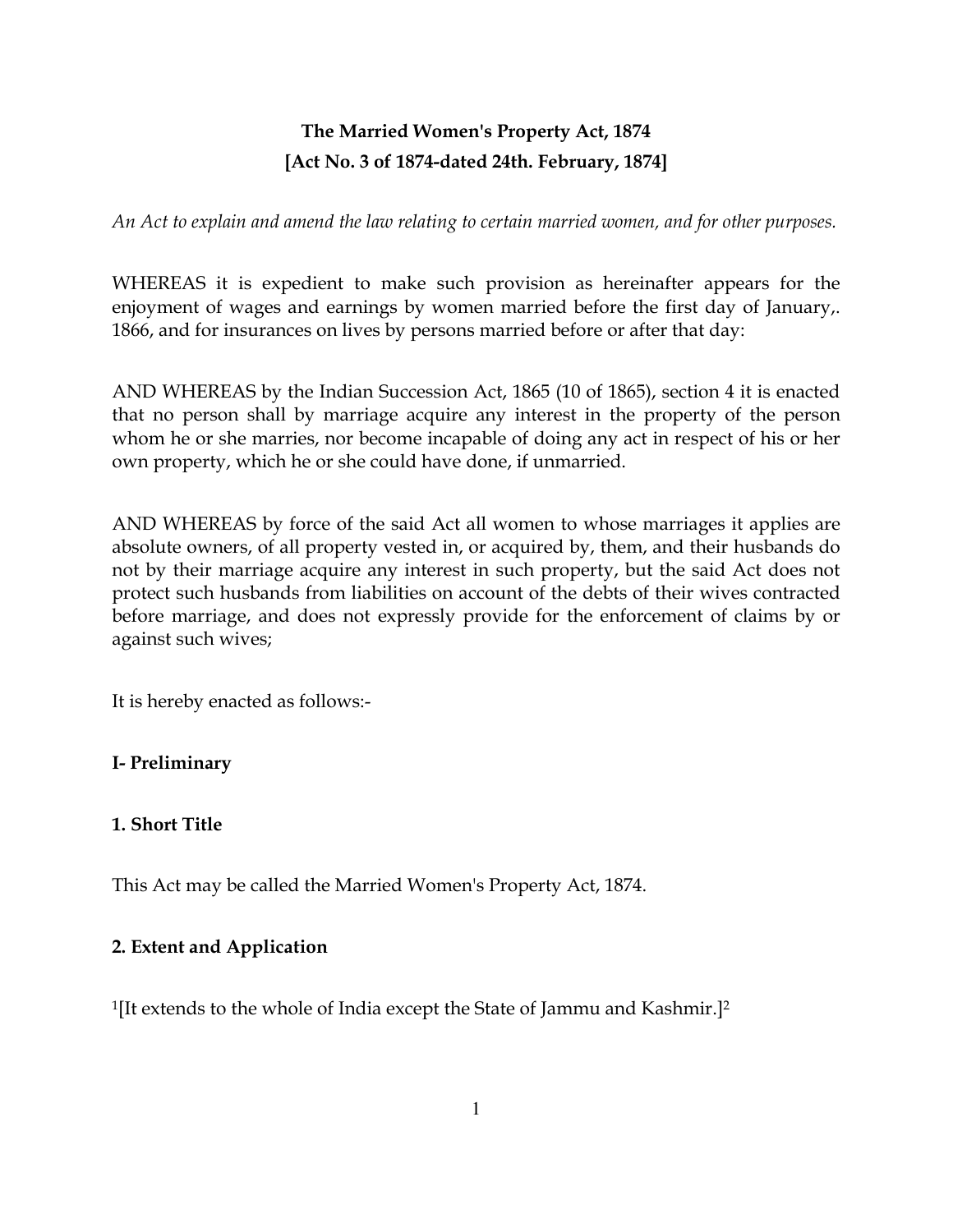But nothing herein contained applies to any married woman who at the time of her marriage professed the Hindu, Muhammadan, Buddhist, Sikh or Jaina religion, or whose husband, at the time of such marriage, professed any of those religions.

And the <sup>3</sup>[State Government] may from time to time, by order, either retrospectively from the passing of this Act or prospectively, exempt from the operation of all or any of the provisions of this Act the members of any race, sect or tribe, or part of a race, sect or tribe, to whom it may consider it impossible or inexpedient to apply such provisions.

The <sup>3</sup>[State Government] may also revoke any such order, but not so that the revocation shall have any retrospective effect.

All orders and revocations under this section shall be published in the official Gazette.

 $4$ [\*\*\*]

# [3. Commencement- Repealed by the Repealing Act, 1876]

# 4. Married Women's Earnings to be their Separate Property

The wages and earnings of any married woman acquired or gained by her after the passing of this Act, in any employment, occupation or trade carried on by her and not by her husband,

and also any money or other property so acquired by her through the exercise of any literary, artistic or scientific skill,

and all savings from and investments of such wages, earnings and property, shall be deemed to be her separate property, and her receipts alone shall be good discharges for such wages, earnings and property.

## III- Insurances By Wives and Husbands

## 5. Married Woman may effect Policy of Insurance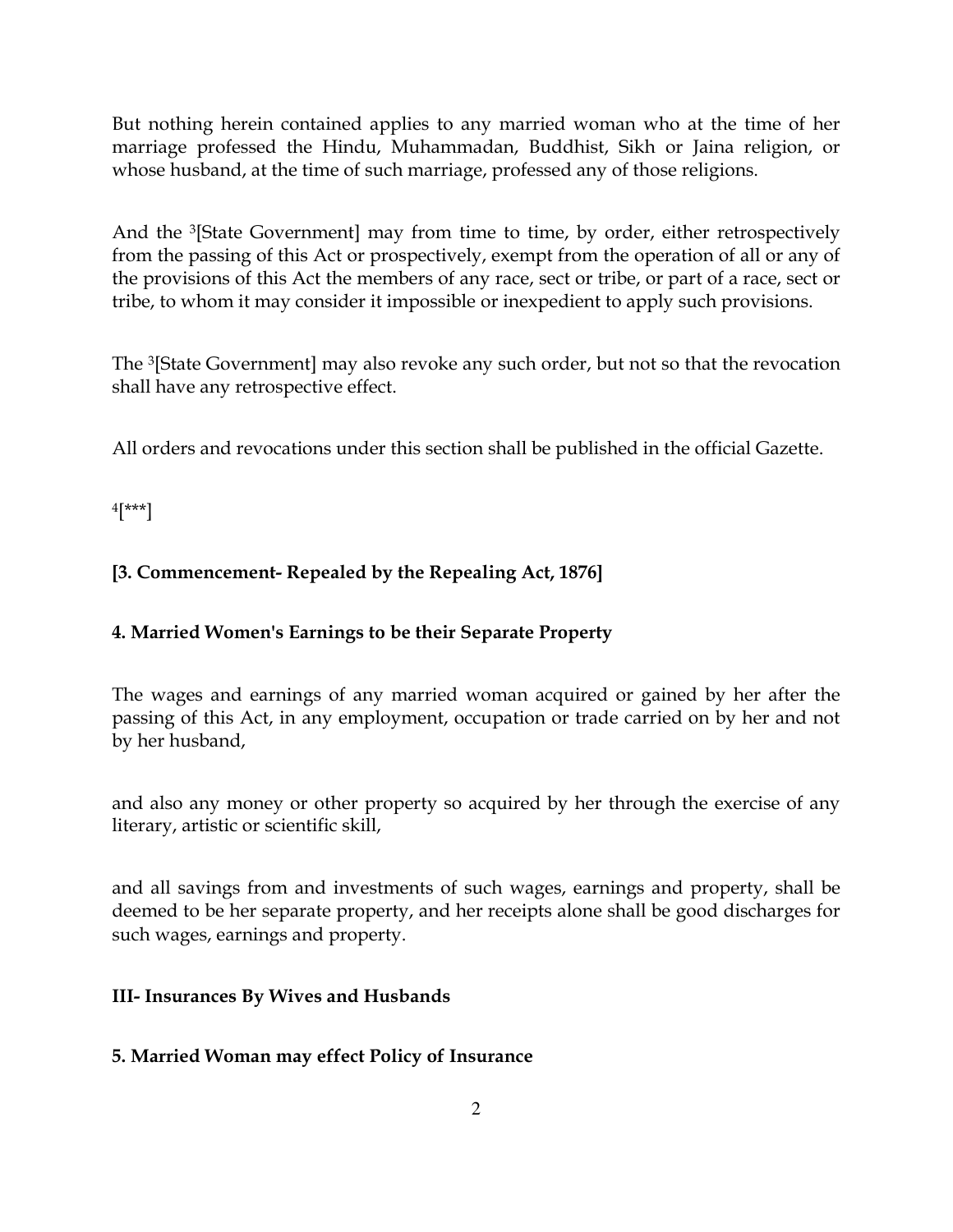Any married woman may effect a policy of insurance on her own behalf and independently of her husband; and the same and all benefit thereof, if expressed on the face of it to be so effected, shall ensure as her separate property, and the contract evidenced by such policy shall be as valid as if made with an unmarried woman.

### 6. Insurance by Husband for Benefit of Wife

 $5$ [(1)] A policy of insurance effected by any married man on his own life, and expressed on the face of it to be for the benefit of his wife, or of his wife and children, or any of them, shall enure and be deemed to be a trust for the benefit of his wife, or of his wife and children, or any of them, according to the interest so expressed, and shall not, so long as any object of the trust remains, be subject to the control of the husband., or to his creditors, or form part of his estate.

When the sum secured by the policy becomes payable, it shall, unless special trustees are duly appointed to receive and hold the same, be paid to the Official Trustee of the <sup>6</sup>[State] in which the office at which the insurance was effected is situate, and shall be received and held by him upon the trusts expressed in the policy, or such of them as are then existing.

And in reference to such sum he shall stand in the same position in all respects as if he had been duly appointed trustee thereof by a High Court, under Act No. XVII of 1864 <sup>7</sup>[to constitute an office of Official Trustee], section 10.

Nothing herein contained shall operate to destroy or impede the right of any creditor to be paid out of the proceeds of any policy of assurance which may have been effected with intent to defraud creditors.

 $2(2)$  Notwithstanding anything contained in section 2, the provisions of sub-section  $(1)$ shall apply in the case of any policy of insurance such as is referred to therein which is effected-

(a) by any Hindu, Muhammadan, Sikh or Jain-

(i) in Madras, after the thirty-first day of December, 1913, or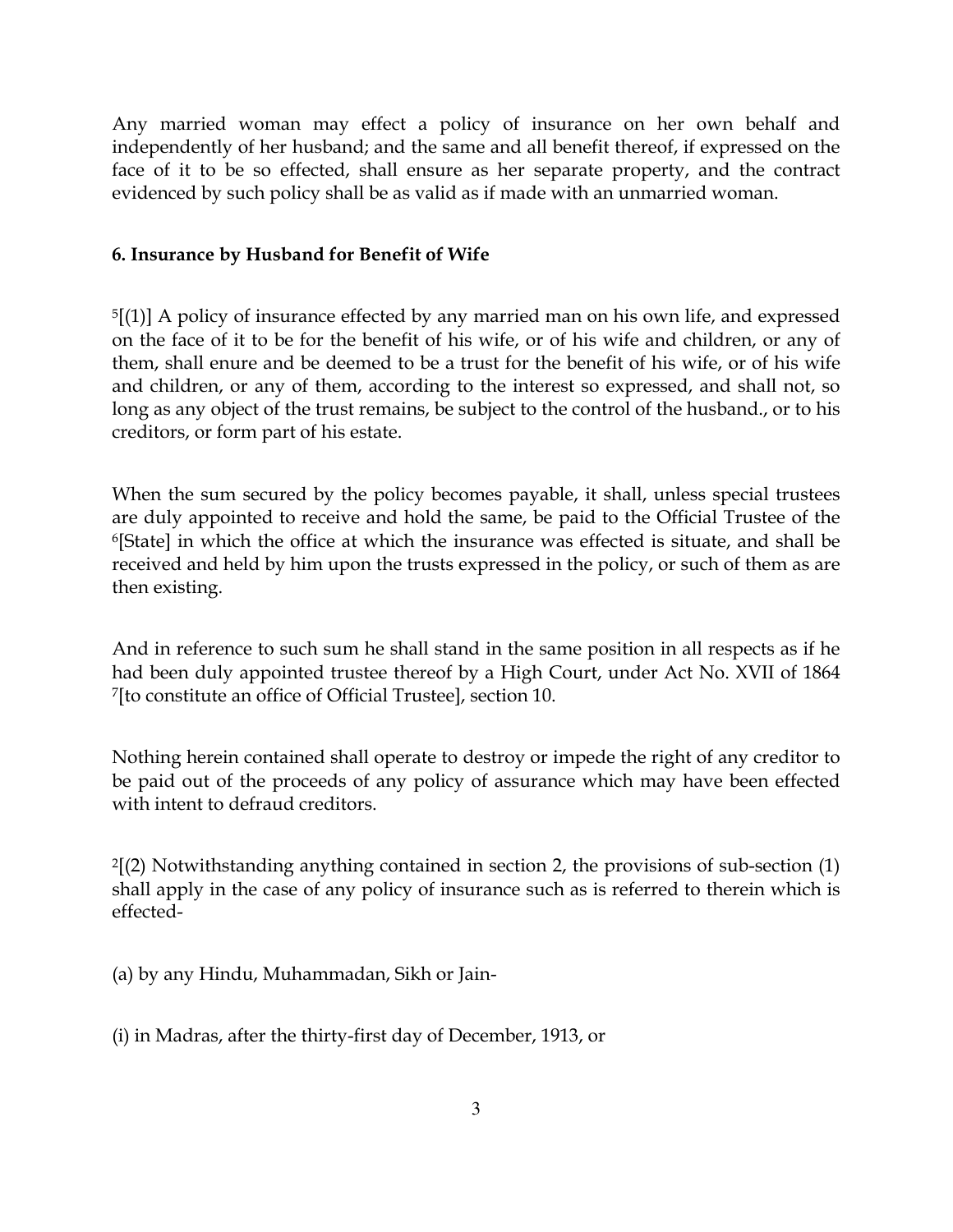(ii) in any other territory to which this Act extended immediately before the commencement of the Married Women's Property (Extension) Act 1959, after the first day of April, 1923, or

(iii) in any territory to which this Act extends on and from the commencement of the Married Women's Property (Extension) Act, 1959, on or after such commencement;

(b) by a Buddhist in any territory to which this Act extends, on or after the commencement of the Married Women's Property (Extension) Act, 1959:

Provided that nothing herein contained shall affect any right or liability which has accrued or been incurred under any decree of a competent court passed-

(i) before the first day of April, 1923, in any case to which sub-clause (i) or sub-clause (ii) of clause (a) applies; or

(ii) before the commencement of the Married Women's Property (Extension) Act, 1959  $(61$  of 1959), in any case to which sub-clause (iii) of clause (a) or clause (b) applies.

### 7. Married Women may take Legal Proceedings

A married woman may maintain a suit in her own name for the recovery of property of any description which, by force of the said Indian Succession Act, 1865<sup>8</sup>, (10 of 1865) or of this Act, is her separate property; and she shall have, in her own name, the same remedies, both civil and criminal, against all persons, for the protection and security of such property, as if she were unmarried, and she shall be liable to such suits, processes and orders in respect of such property as she would be liable to if she were unmarried.

### 8. Wife's Liability for Postnuptial Debts

If a married woman (whether married before or after the first day of January, 1866) possesses separate property, and if any person enters into a contract with her with reference to such property, or on the faith that her obligation arising out of such contract will be satisfied out of her separate property, such person shall be entitled to sue her, and, to the extent of her separate property, to recover against her whatever he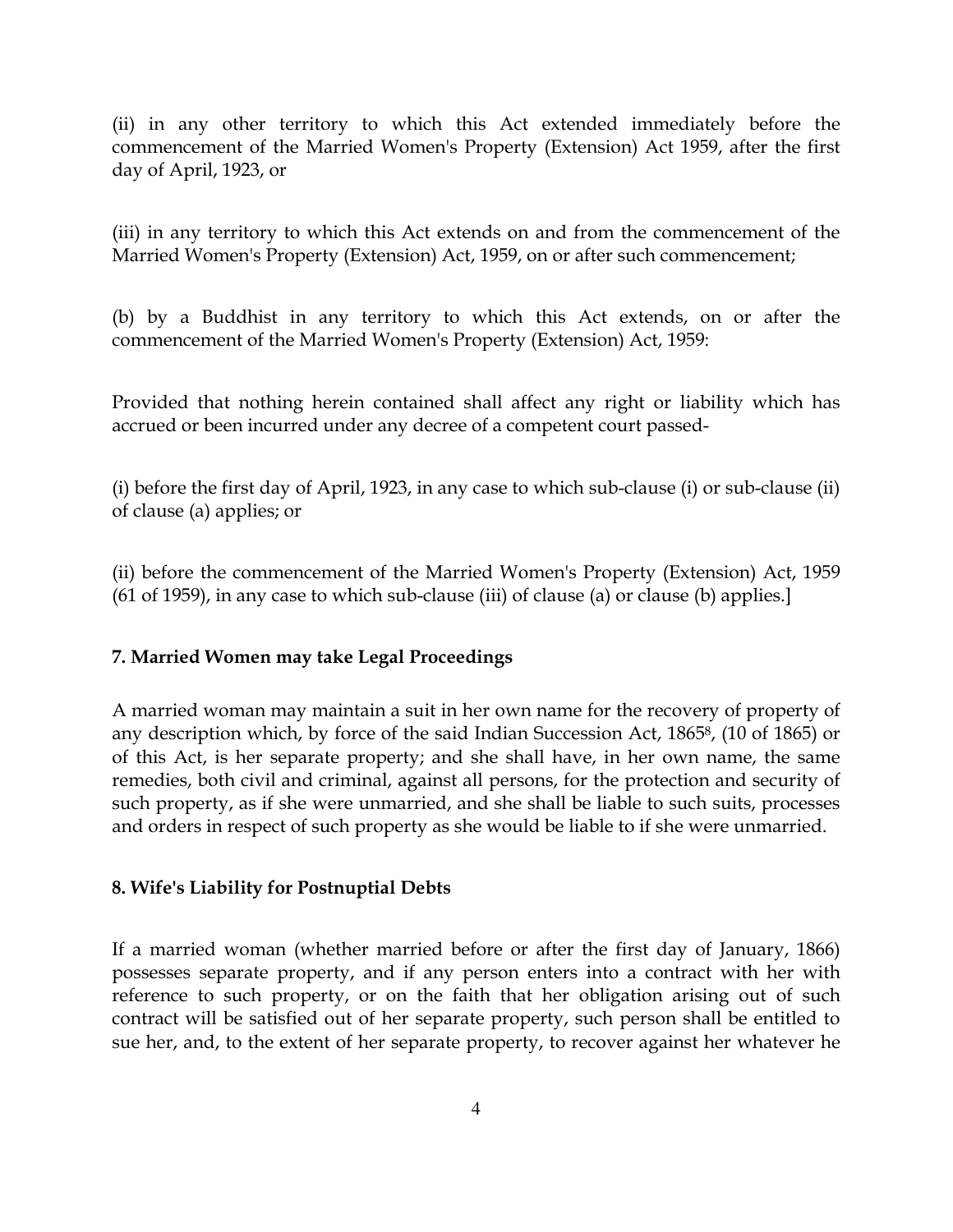might have recovered in such suit had she been unmarried at the date of the contract and continued unmarried at the execution of the decree:

<sup>9</sup>[Provided that nothing herein contained shall-

(a) entitle such person to recover anything by attachment and sale or otherwise out of any property which has been transferred to a woman or for her benefit on condition that she shall have no power during her marriage to transfer or charge the same or her beneficial interest therein, as

(b) affect the liability of a husband for debts contracted by his wife's agency expressed or implied.]

### V- Husband's Liability For Wife's Debts

### 9. Husband not liable for wife's antenuptial debts

A husband married after the thirty-first day of December, 1865 shall not by reason only of such marriage be liable to the debts of his wife contracted before marriage, but the wife shall be liable to be sued for, and shall, to the extent of her separate property, be liable to satisfy such debts as if she had continued unmarried:

Proviso.- Provided that nothing contained in this section shall <sup>10</sup>[\*\*\*] invalidate any contract into which a husband may, before the passing of this Act, have entered in consideration of his wife's antenuptial debts.

### <sup>11</sup>[VI- Husband's Liability For Wife's Breach Of Trust Or Devastation

### 10. Extent of husband's liability for wife's breach of trust or devastation

Where a woman is a trustee, executrix or , either before or after marriage, her husband shall not, unless he acts or intermeddles in the trust or administration, be liable for any breach of trust committed by her, or for any misapplication, loss or damage to the estate of the deceased caused or made by her, or for any loss to such estate arising from her neglect to get in any part of the property of the deceased.]